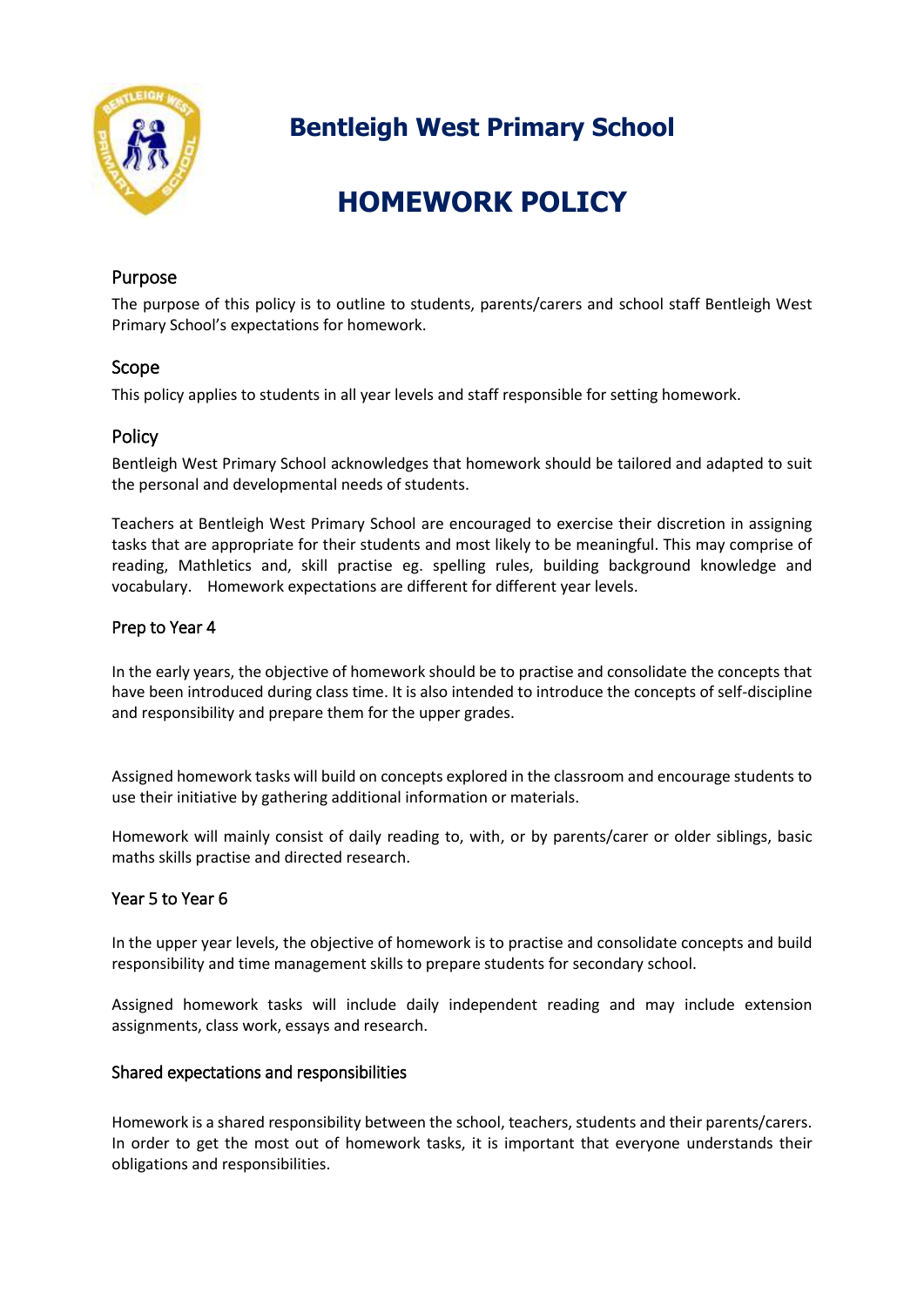Bentleigh West Primary School will support students by:

- fostering lifelong learning and connecting families with the learning of their children, as part of a comprehensive and balanced curriculum within Victorian school's curriculum
- ensuring the school's homework policy is relevant to the needs of students
- advising parents/carers of homework expectations at the beginning of the school year and providing them with a copy of the homework policy
- encouraging parents/carers of early primary school aged children to read to and with their children for enjoyment

Teachers at Bentleigh West Primary School will:

- $\bullet$  equip students with the skills to solve problems
- encourage real-life problem solving, logical thinking, creativity and imagination
- set meaningful tasks related to class work to suit the students' learning needs
- give students enough time to complete homework, considering home obligations and extracurricular activities
- help students develop organisational and time-management skills
- ensure parents/carers are aware of the school's homework policy
- develop strategies within the school to support parents and carers becoming active partners in homework
- offer a wide range of opportunities for families to engage in their children.

It is expected that students will take responsibility for their own learning by:

- being aware of the school's homework policy
- discussing with their parents/carers homework expectations
- seeking assistance when difficulties arise
- organising their time to manage home obligations, participation in physical activity and sports, recreational and cultural activities

#### It is expected that parents/carers will support their children by:

- developing a positive and productive approach to homework
- ensuring there is a balance between the time spent on homework and recreational activities
- reading to them, talking with them and involving them in learning opportunities during everyday household routines and physical activity
- talking to teachers about any concerns they have about the homework
- attending the school events, productions or displays their child is involved in
- ensuring there is a quiet study area for students to complete their homework tasks.

#### Support for students, parents and carers

If you are concerned that your child may not understand the homework tasks that have been set for him or her, or is spending a long period of time completing their homework, we encourage you to speak to their teacher.